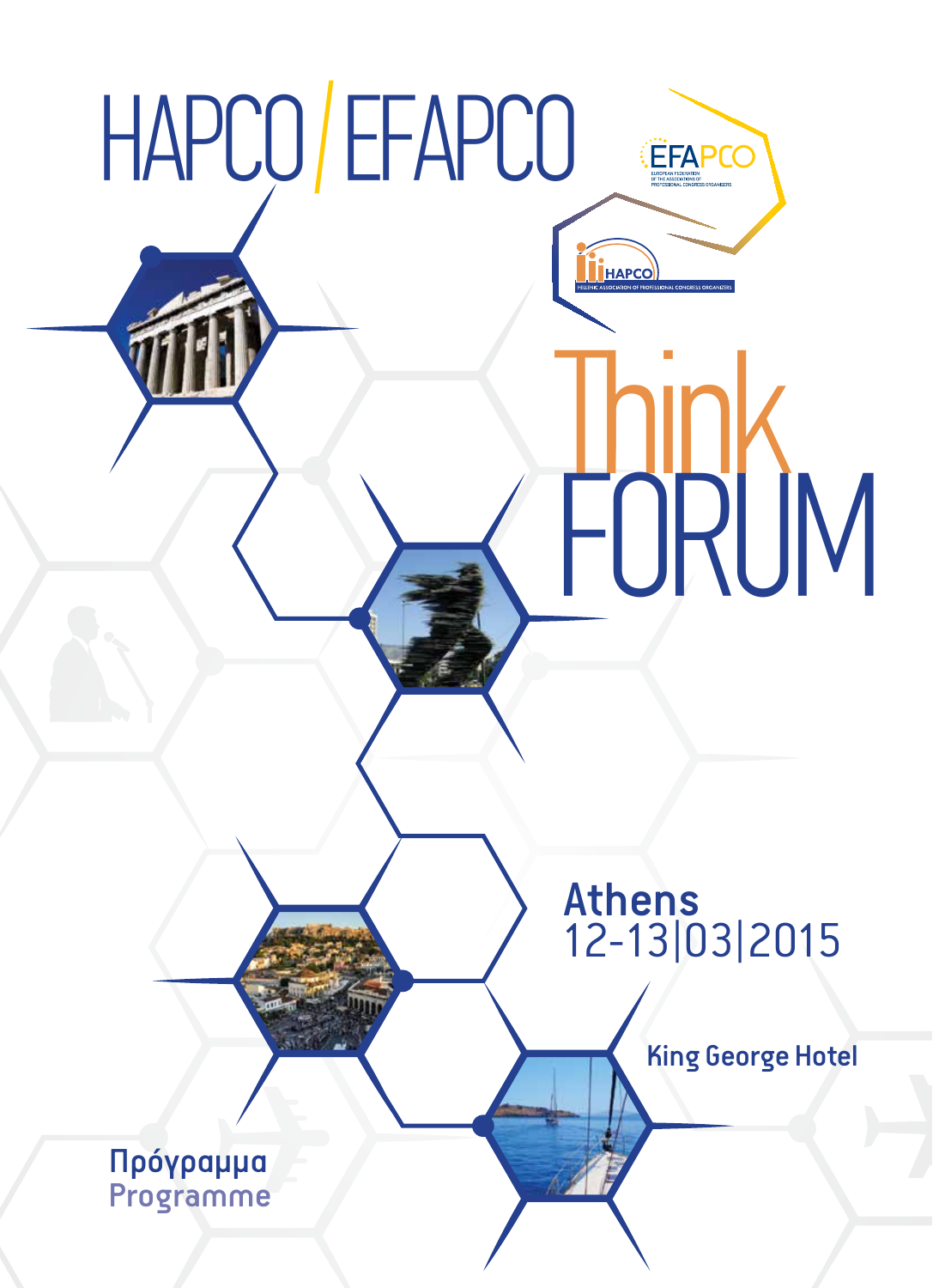

# Διοργανωτής/Organizer



# **Διοικητικό Συμβούλιο HAPCO / Οργανωτική Επιτροπή HAPCO Board / Organizing Committee**

**Ντίνος Αστράς**, Πρόεδρος / **Dinos Astras**, President **Σίσσυ Λυγνού**, Γενική Γραμματέας / **Sissy Lygnou**, General Secretary **Ειρήνη Τόλη**, Αντιπρόεδρος / **Irene Tolis**, Vice President **Παναγιώτης Ποδηματάς**, Αντιπρόεδρος / **Panagiotis Podimatas**, Vice President **Απόστολος Παλακίδης**, Ταμίας / **Apostolos Palakidis**, Treasurer **Χρήστος Παναγιωτόπουλος**, Μέλος / **Chris Panagiotopoulos**, Member

# **Συντονιστική Επιτροπή HAPCO / EFAPCO Think FORUM**

**Coordination Committee HAPCO / EFAPCO Think FORUM**

## Πρόεδροι / Chairs:

**Ειρήνη Τόλη**, Αντιπρόεδρος Δ.Σ. HAPCO /**Irene Tolis**, Vice President HAPCO Board **Σίσσυ Λυγνού**, Γενική Γραμματέας Δ.Σ. HAPCO / **Sissy Lygnou**, General Secretary HAPCO Board

## Μέλη / Members:

**Λύντια Μαστρονικολή**, Γενική Διευθύντρια HAPCO/ **Lydia Mastronikolis**, Executive Director HAPCO **Δώρα Σγάρτσου**, Υπεύθυνη Επικοινωνίας & Marketing / **Dora Sgartsou**, Communication & Marketing Officer HAPCO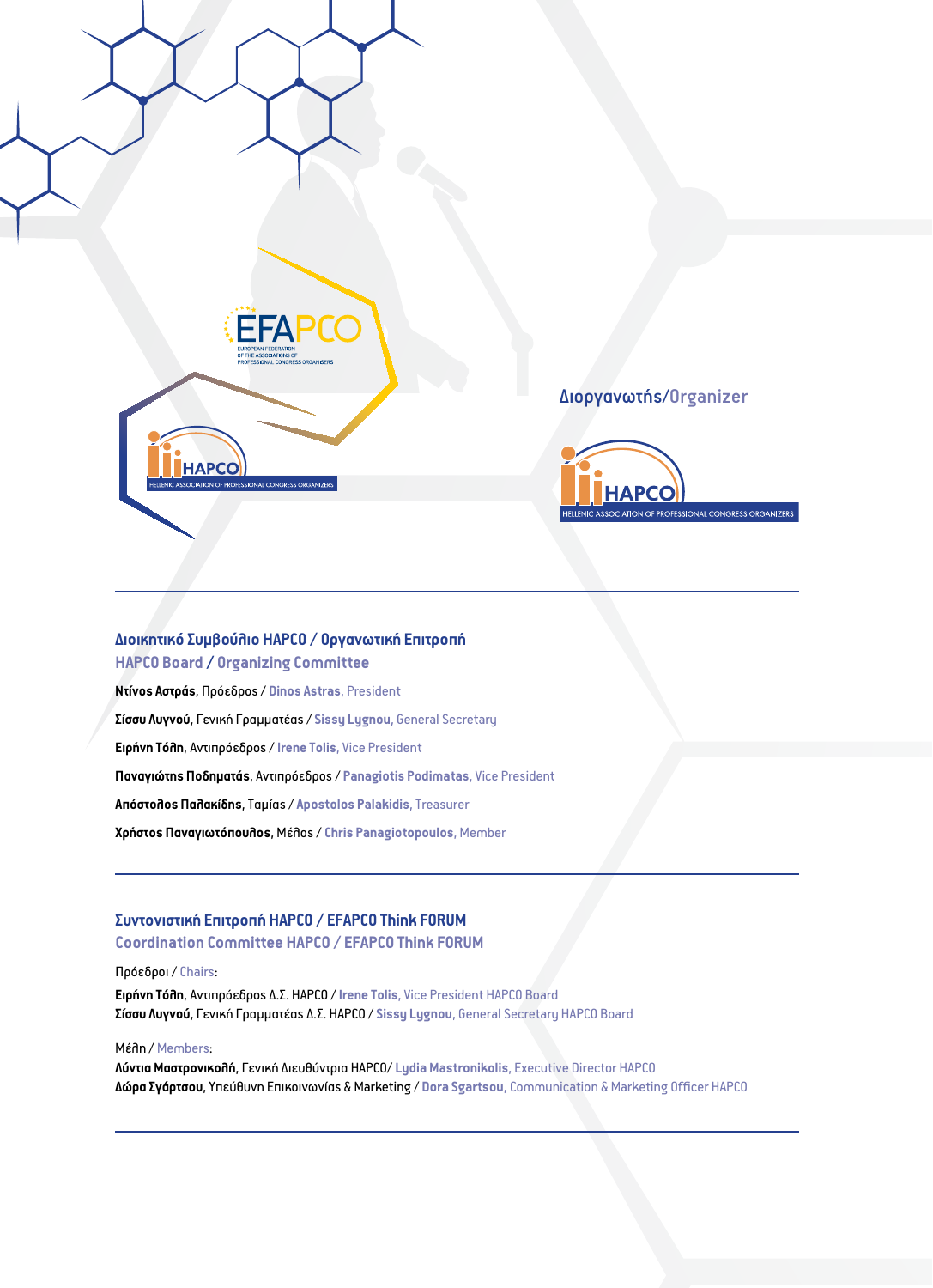# **ΠΡΟΓΡΑΜΜΑ / PROGRAMME**

| Πέμπτη 12 Μαρτίου 2015 (ΗΑΡCO Day) |                                                                                                                                                                                                                                                                                                                                                                                             | Thursday 12th March 2015 (HAPCO Day)                                                                                                                                                                           |  |
|------------------------------------|---------------------------------------------------------------------------------------------------------------------------------------------------------------------------------------------------------------------------------------------------------------------------------------------------------------------------------------------------------------------------------------------|----------------------------------------------------------------------------------------------------------------------------------------------------------------------------------------------------------------|--|
| $10:00 - 11:00$                    | Eyypaoés / Registrations                                                                                                                                                                                                                                                                                                                                                                    |                                                                                                                                                                                                                |  |
| $11:00 - 12:00$                    | Χαιρετισμοί / Welcome Addresses<br>Nτίνοs Αστράs, Πρόεδροs Δ.Σ. HAPCO / Dinos Astras, President HAPCO                                                                                                                                                                                                                                                                                       |                                                                                                                                                                                                                |  |
|                                    | <b>Έλενα Κουντουρά, Αναπληρωτής Υπουργός Τουρισμού / Elena Kountoura, Deputy Minister of Tourism</b><br>Παναγιώτης Κουρουμπλής, Υπουργός Υγείας / Panagiotis Kouroumplis, Minister of Health                                                                                                                                                                                                |                                                                                                                                                                                                                |  |
|                                    | Γιώργοs Kaμίνηs, Δήμαρχοs Αθηνών / Georgios Kaminis, Mayor of Athens<br><b>Tourist Agencies</b>                                                                                                                                                                                                                                                                                             | Γιώργοs Tσακίρηs, Πρόεδροs ΞΕΕ / George Tsakiris, President of the Hellenic Chamber of Hotels<br>Λύσανδροs Tσιλίδηs, Πρόεδροs HATTA / Lysandros Tsilidis, President of HATTA -Hellenic Association of Travel & |  |
| $12:00 - 12:30$                    | Διάλειμμα καφέ / Coffee Break                                                                                                                                                                                                                                                                                                                                                               |                                                                                                                                                                                                                |  |
| $12:30 - 14:00$                    |                                                                                                                                                                                                                                                                                                                                                                                             | Ενότητα Ι: Ιατρικόs Συνεδριακόs τουρισμόs στην Ελλάδα: Κοινή στρατηγική ή παράλληλοι δρόμοι;<br>Session I: Medical Events in Greece: The hand-in-hand strategy or individual paths?                            |  |
|                                    | Σ <b>υντονιστέs</b> / Moderators                                                                                                                                                                                                                                                                                                                                                            |                                                                                                                                                                                                                |  |
|                                    | Μαίρη Μπιμπή, Δημοσιογράφος Δημοσιογραφικός Οργανισμός Λαμπράκη /<br>Mary Bibi, Health & Science Editor, Lambrakis Press S.A.                                                                                                                                                                                                                                                               |                                                                                                                                                                                                                |  |
|                                    | Irene Toli, Vice-President HAPCO, Manager, Congress Dept. & Managing Director ERA Ltd                                                                                                                                                                                                                                                                                                       | Ειρήνη Τόλη, Αντιπρόεδροs Δ.Σ. ΗΑΡCO, Διευθύντρια Τμήματοs Συνεδρίων & Διευθύνουσα Σύμβουλοs ERA Ltd /                                                                                                         |  |
|                                    | Dμιλητέs: / Speakers:                                                                                                                                                                                                                                                                                                                                                                       |                                                                                                                                                                                                                |  |
|                                    | • Exnpóownos E00 / E0F-National Organization for Medicines Representative<br>• Eκπρόσωποs ΣΦΕΕ / SFEE-Association Greek Pharma Industries Representative                                                                                                                                                                                                                                    |                                                                                                                                                                                                                |  |
|                                    |                                                                                                                                                                                                                                                                                                                                                                                             | • Προβλήματα & Εμπειρίεs από τη διοργάνωση του Παγκοσμίου Συνεδρίου Υπέρτασηs /                                                                                                                                |  |
|                                    | World Congress of Hypertension, Athens 2014: Challenges & Experiences<br>Athanasios Manolis, Director, Cardiology Department, Asklepeion Hospital, Athens, Greece                                                                                                                                                                                                                           | Aθανάσιοs Mavώλns, Διευθυντήs Καρδιολογικού Τμήματοs Γενικού Νοσοκομείου «Ασκληπιείο» Βούλαs /                                                                                                                 |  |
|                                    | • Διοργάνωση Συνεδρίων: Από τη σκοπιά του Επιστημονικού φορέα /<br><b>Conferences Organization: From the view of the Scientific Society</b><br>Δημήτρηs Παπακωνσταντίνου, Αν. Καθ. Οφθαλμολογίαs, Ιατρική Σχολή, Εθνικό και Καποδιστριακό Πανεπιστήμιο Αθηνών /<br>Dimitris Papakonstantinou, Ass. Professor of Ophthalmology, Medical School, National & Kapodistrian University of Athens |                                                                                                                                                                                                                |  |
|                                    | • Η αβάσταχτη ελαφρότητα του ελληνικού συνεδριακού τουρισμού /<br>The unbearable lightness of Greek MICE industry                                                                                                                                                                                                                                                                           |                                                                                                                                                                                                                |  |
|                                    | Nτίνοs Aστράs, Πρόεδροs HAPCO, Πρόεδροs Triaena Tours & Congress S.A. /<br>Dinos Astras, President HAPCO, President Triaena Tours & Congress S.A.                                                                                                                                                                                                                                           |                                                                                                                                                                                                                |  |
| $14:00 - 15:00$                    | Ελαφρύ γεύμα / Light Lunch                                                                                                                                                                                                                                                                                                                                                                  |                                                                                                                                                                                                                |  |
| $15:00 - 16:30$                    | Session II: Technology trends at the service of the Meetings & Events Industry                                                                                                                                                                                                                                                                                                              | Evóτητα II: Εξελίξειs της τεχνολογίαs στην υπηρεσία συνεδρίων και εκδηλώσεων                                                                                                                                   |  |
|                                    | Συντονιστέs / Moderators<br>Κώσταs Καραγιωργάκηs, Γενικόs Διευθυντήs, ETS Events & Travel Solutions /<br>Kostas Karagiorgakis, Managing Director ETS Events & Travel Solutions                                                                                                                                                                                                              | Γιώργοs Λασηθιωτάκηs, Διευθυντήs Πωλήσεων ERA Ltd / George Lassithiotakis, Director of Sales, ERA Ltd                                                                                                          |  |
|                                    | <b>θμιλητέs:/ Speakers:</b><br>Οι εξελίξειs και οι εφαρμογέs των νέων τεχνολογιών στην αγορά του MICE /<br>MICE MARKET: how new technologies have evolved and apply nowadays<br>Panagiotis Podimatas, Vice President HAPCO, Managing Director PC Podimatas Audiovisual S.A.                                                                                                                 | Παναγιώτηs Ποδηματάs, Αντιπρόεδροs Δ.Σ. ΗΑΡCO, Γενικόs Διευθυντήs P.C. Podimatas Audiovisual S.A. /                                                                                                            |  |
|                                    | Latest Technology Trends every MICE professional needs to know                                                                                                                                                                                                                                                                                                                              | Tereutales Τεχνοrιογικέs Εξεrιίξειs που κάθε επαγγεrιματίαs του συνεδριακού τουρισμού πρέπει να γνωρίζει /<br>Mavónns Ψαρρόs, Γενικόs Διευθυντήs Toposophy / Manolis Psarros, Managing Director Toposophy      |  |
|                                    | Hλίαs Κατιρτσιγιαννόγλου-Avaviáδns, Key Account Manager, eventora /<br>Ilias Katirtsigianoglou Ananiadis, Key Account Manager, eventora                                                                                                                                                                                                                                                     | Φέρνει το Internet και το cloud computing μια νέα εποχή για τουs οργανωτέs συνεδρίων και εκδηλώσεων; /<br>Does the internet and cloud computing signify a new era for conference and event organizers?         |  |
|                                    |                                                                                                                                                                                                                                                                                                                                                                                             | Συνεδριακέs πλατφόρμεs διαχείρισηs γνώσηs / Knowledge management platforms through events<br>Παναγιώτης Tζέλλος, Γενικός Διευθυντής conferience.com / Panagiotis Tzellos, Managing Director, conferience.com   |  |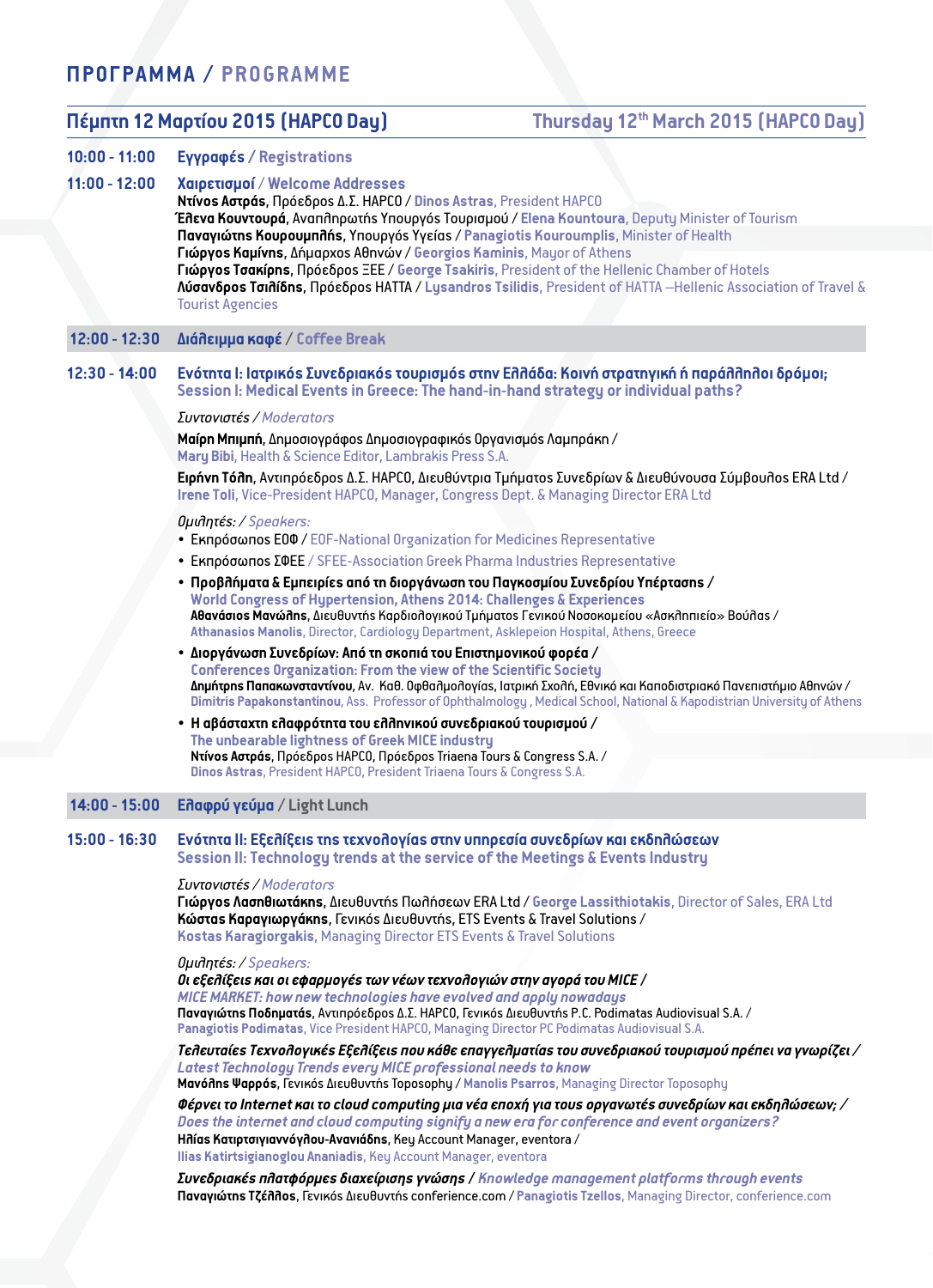# **ΠΡΟΓΡΑΜΜΑ / PROGRAMME**

#### **16:30 - 18:00 Ενότητα III: Ελληνικό MICE: Κοιτάζοντας στο μέλλον Session III: The Greek Meetings Industry: With a view into the future**

#### *Συντονιστές / Moderators*

**Μαργαρίτα Μανούσου**, Αρχισυντάκτρια, Τουριστική Αγορά & MEETINGREECE / **Margarita Manousou**, Editor in Chief, Touristiki Agora & MEETINGREECE **Χρήστος Παναγιωτόπουλος**, Μέλος Δ.Σ. HAPCO, Destination Manager La Greca D.M.C. / **Chris Panagiotopoulos**, HAPCO Board Member, Destination Manager, La Greca D.M.C.

#### *Ομιλητές:* **/** *Speakers:*

*Όλοι μαζί. Μπορούμε;* **/** *Together we can make it happen. Can we?* **Γεωργία Τσάτσου**, Διευθύνουσα Σύμβουλος Erasmus Conferences Tours & Travel / **Georgia Tsatsou**, Managing Director, Erasmus Conferences Tours & Travel

**MICE: Κοιτάζοντας το μέλλον / MICE: Viewing the future Βύρων Αργύρης**, Πρόεδρος Conceptours / **Byron Argyris**, President, Conceptours

*Αθήνα, παρούσα στην αγορά MICE* **/** *Athens, a key partner in MICE* **Εύα Μπατζάκη**, Διευθύντρια Πωλήσεων, Hilton Athens Hotel / **Eva Batzaki**, Director of Sales, Hilton Athens Hotel *Αθήνα – Αναζητώντας τον ιδανικό προορισμό για MICE* **/** *Athens – Seeking the ideal destination for MICE*

**Ζένια Κερασίδου**, Διευθύντρια Πωλήσεων, Μέγαρο Διεθνές Συνεδριακό Κέντρο Αθηνών / **Zenia Kerasidou**, Director of Sales, Megaron Athens International Conference Centre

## **18:00 - 18:30 Keynote Speech**

*Certification – a tool for differentiation* **Luisa Ahrens Teixeira**, APECATE Vice President & Mundiconvenius General Manager

### **18:30 - 19:15 Ενότητα IV: Η θέση της Ελλάδας στον παγκόσμιο συνεδριακό χάρτη Session IV: Positioning Greece in the Global Meetings Industry**

#### *Συντονιστές / Moderators*

**Δρ. Δημήτρης Κούτουλας**, Επίκουρος Καθηγητής, Διοίκηση Τουριστικών Επιχειρήσεων, Πανεπιστήμιο Πατρών / **Dr. Dimitris Koutoulas**, Assistant Professor of Tourism Management & Marketing, University of Patras **Σίσσυ Λυγνού**, Γ.Γ. Δ.Σ. HAPCO, Γ.Γ. Δ.Σ. EFAPCO, Δ/ντρια Συνεδρίων & Εκδηλώσεων AFEA S.A. Travel & Congress Services /

**Sissy Lygnou**, Gen. Sec. HAPCO, Sec. Gen. EFAPCO, Manager Congresses & Events, AFEA S.A. Travel & Congress **Services** 

#### *Ομιλητές:* **/** *Speakers:*

#### *H συμβολή του ΣΕΤΕ & της Marketing Greece στην ανάπτυξη του Συνεδριακού τουρισμού στην Ελλάδα. Στρατηγική & άξονες δράσεις /*

*SETE & Marketing Greece contribution in further developing MICE Greece. Way forward*  **Ιωσήφ Πάρσαλης**, Γενικός Διευθυντής, Marketing Greece / **Iossif Parsalis**, Managing Director, Marketing Greece

*Αθήνα και συνεδριακός τουρισμός - Αντιμετωπίζοντας τον αστάθμητο παράγοντα* **/** *Athens and the MICE industry: Dealing with the unknown* **Αλέξης Γαληνός**, Διευθυντής Γραφείου Συνεδρίων Αθήνας (ACVB) / **Alexis Galinos**, Director, Athens Convention & Visitors Bureau (ACVB)

*Thessaloniki Convention Bureau: Δημιουργία νέων προοπτικών για την πόλη* **/** *Thessaloniki Convention Bureau: Creating new perspectives for our city* **Δέσποινα Αμαραντίδου**, Πρόεδρος Δ.Σ. Γραφείου Συνεδρίων Θεσσαλονίκης (TCB) / **Despina Amarantidou**, President, Thessaloniki Convention Bureau (TCB)

#### **19:15 - 19:30 Συμπεράσματα / Conclusions**

**Ντίνος Αστράς,** Πρόεδρος HAPCO, Πρόεδρος Triaena Tours & Congress S.A. / **Dinos Astras**, President HAPCO, President Triaena Tours & Congress S.A. **Δρ. Περικλής Λύτρας**, Αναπληρωτής Πρόεδρος ΤΕΙ Αθήνας / **Pericles Lytras**, Professor, Vice-President of Technological Educational Institute (ΤΕΙ) of Athens

## **19:30 - 19:45 Διάλειμμα καφέ / Coffee Break**

- **19:45 21:00 Γενική Συνέλευση Μελών HAPCO / General Assembly HAPCO**
- **18:30 21:00 EFAPCO Board Μeeting (only for EFAPCO Board Μembers)**
- **21:00 Δείπνο / Dinner Golden Room ABC, Grande Bretagne Hotel**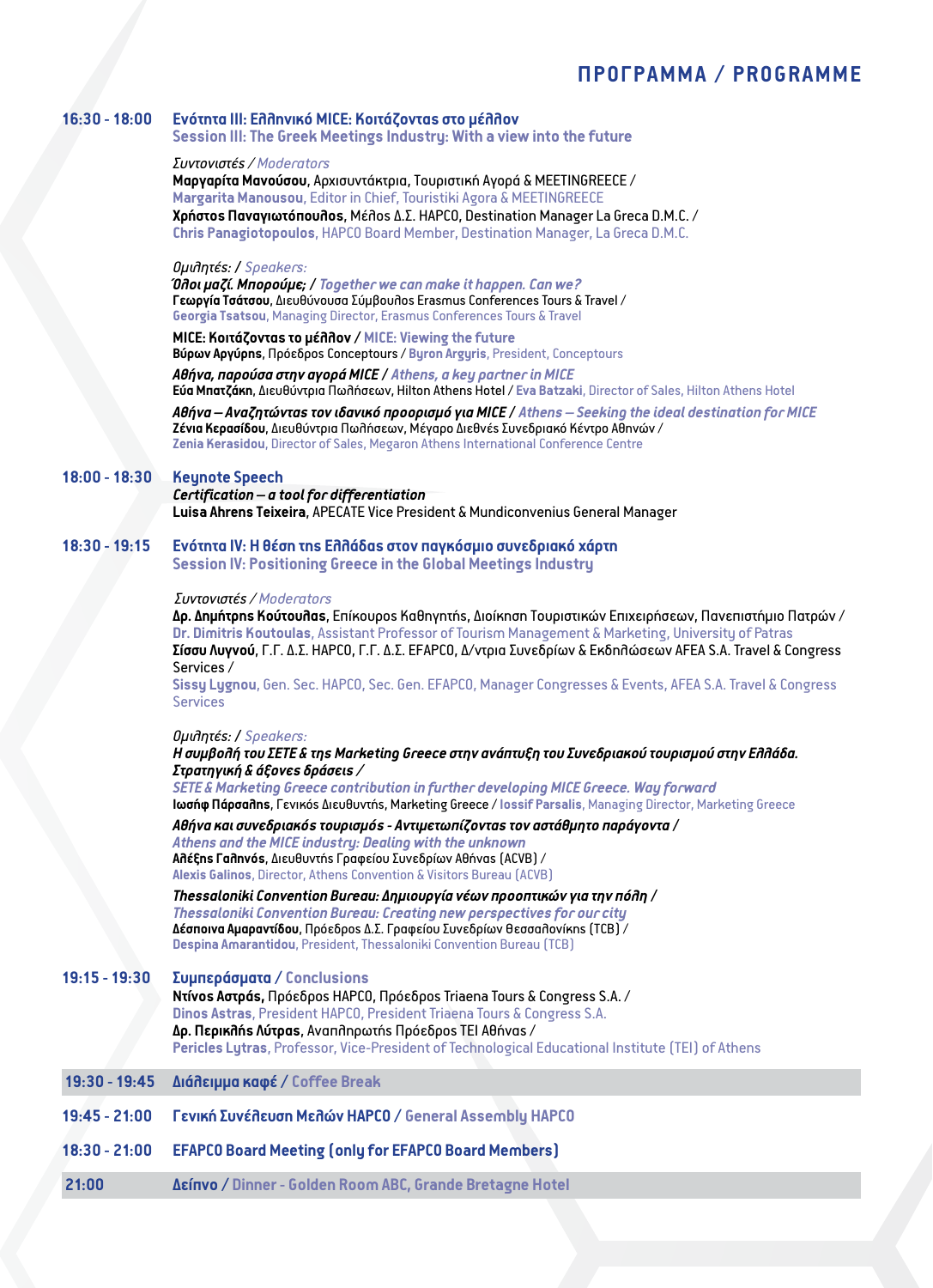# **ΠΡΟΓΡΑΜΜΑ / PROGRAMME**

# **Παρασκευή 13 Μαρτίου 2015 - EFAPCO Day Friday 13th March 2015 - EFAPCO Day**

# **09:00-09:30 Registration & Coffee**

#### **09:30-11:00 Introduction by Ivo Miksa, EFAPCO President Session I: The Institute of Event Management. The UK Model in a European Landscape**

#### *Speakers:*

- **• Susan Spibey**, Adviser on Professional Standards
- **• Ben Gittus**, EOSE Services
- **• Stephen Studd**, EOSE Services

Presented by EFAPCO's Adviser on Professional Standards, Susan Spibey, featuring a remote Q&A session involving Ben Gittus and Stephen Studd of EOSE Services, consultants to the Institute.

# **Visibility, Values and Awareness**

*Speaker:*

**Peter Theodorides**, Vice President, Membership Committee Chair, IFES, - International Federation of Exhibitions & Events Services, CEO & President, Vision Ltd.

*Peter Theodorides will explore ways to develop an "international strategic alliance", with an invitation to attend the IFES 2015 World Summit in Vienna, Austria, in June.*

### **11:00-11:30 Coffee Break**

## **11:30-12:45 Session II: EFPIA Transparency Code implementation and its impact on PCOs**

*Moderator:* **Ivo Miksa**, EFAPCO President

*Speaker:*

**Andrew Powrie-Smith**, Communications Director, EFPIA

*Moderated by Ivo Miksa: featuring a remote presentation by Andrew Powrie-Smith, new Communications Director with the EFPIA, on the Transparency Code and best practices for its implementation. Highlighting a meeting held by EFPIA: Report – Going Live: Implementation of the Disclosure Code*

#### **Differences between national PCO Organisations and their challenges and opportunities in the future**

*Speakers:*

- **• Baudouin Guyot**, President BAPCO
- **• Sam van de Kerckhof**, Vice President EFAPCO, Destrée Organization, Partner & Director of Public & Corporate Affairs
- **• Lenka Zlebkova**, Prague CB

*A remote presentation by Lenka Zlebkova: Prague Convention Bureau's membership model and success in educating the city and government about the true value of the Meetings Industry. With Baudouin Guyot, newlyelected President of BAPCO, and Sam van de Kerckhof of EFAPCO*

*Discussion of EFAPCO's position in securing greater professional, economic and social recognition for the Events Management sector.*

| $12:45-13:00$ |  | <b>Session III: Conclusions</b> |
|---------------|--|---------------------------------|
|---------------|--|---------------------------------|

 **13:00-14:00 Lunch**

- **14:00-15:30 EFAPCO General Assembly**
- **17:30-19:30 Sightseeing / Museum of Acropolis (EFAPCO Members)**
- **20:30 Dinner Tudor Hall Restaurant, King George Hotel (EFAPCO Members only)**